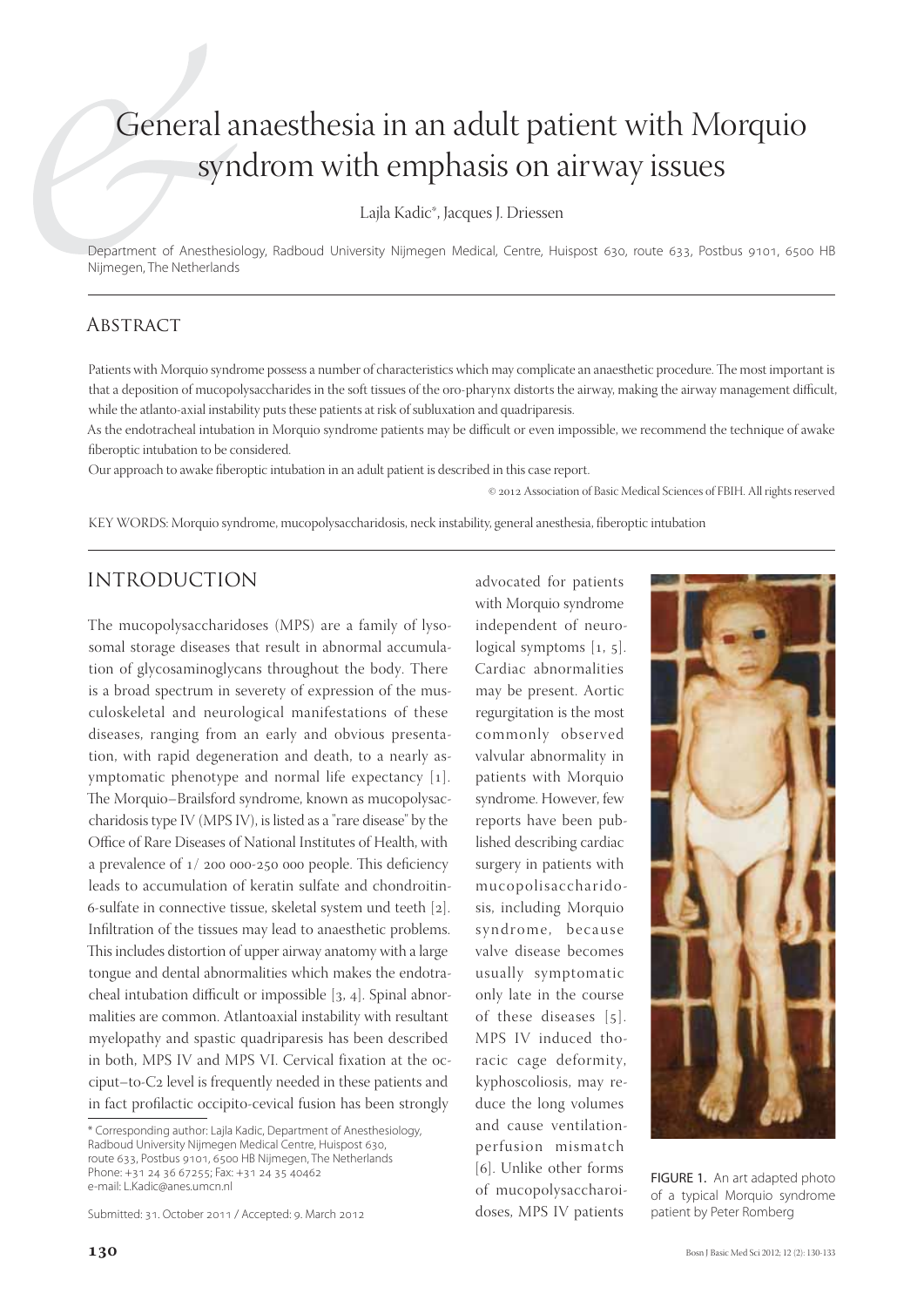have and retain normal intelligence throughout life  $[1]$ . As the patients with mucopolysaccharoidosis are being referred to hospital for surgery more frequently compared to average population, it is important to gain basic knowledge of the disease in spite of the low incidence of the syndrome  $[7]$ . An (art adapted) photo of a typical Morquio syndrome patient is attached as Figure 1.

# CASE REPORT

A 31 year old man, with Morquio syndrome presented at our Orthopaedic Department with the pain on the hips, limiting his walking ability to maximally 10 minutes. Bilateral coxarthrosis with deformity of the joints was diagnosed. A unilateral, total hip replacement had to be performed on the right side first and after the period of revalidation, on the left, as well. His length was 170 cm and weight 79 kg. The patient had a large head which seemed to be positioned on his thorax because of extremely short neck. Inspection of the mouth showed a large tongue with a Mallampati score III. Past history revealed cervical stabilization by the posterior spondylodesis Co-C2. Recent radiological investigation of cervical spine detected abnormal shape and insufficient height of vertebral corpora and some degenerative changes (Figure 2. and 3.) Radiological examination of lumbar spine showed typical scoliosis and torsion, with low height and wide corpora. Cardiology report was normal and the lung function test revealed slight diffusion problems. He used no other drugs except pain medication (paracetamol and diclofenac). During preoperative evaluation it became clear that unsuccessful spinal anaesthesia for a recent minor procedure precluded use of this technique again. The remaining option was awake (sedated) fiberoptic intubation (AFI). Every step of AFI was explained to the patient and emphasized the importance of his cooperation. Enough time was planned for the preparations. The patient was given an infusion and connected to standard monitoring. To relieve the anxiety and to achieve some amnesia, 2 mg of midazolam was given intravenously. As it may prove very difficult (or impossible) to accomplish an oral AFI intubation, due to a narrow space between the large tongue and the pharynx wall and the sharp angle that has to be made by the scope towards the glottic opening, we prepared the nasal route as well. A vasoconstrictor, 0,5% xilometazoline nose drops were given first, followed by  $2\%$  lidocaine gel  $(2 \text{ cm})$  in each nostril. The tongue and the pharynx were prepared by spraying 4-6 ml of 2% lidocaine. After a few minutes it was possible to place de tong depressor deep enough to anesthetize the back of the tong and pharynx wall by spraying another  $4-6$  ml of  $2\%$ lidocaine spray, asking the patient to take a deep breath simultaneously. We avoid higher concentration of local anes-



FIGURE 2. RTG photo of dens, preoperative.



FIGURE 3. RTG photo of cervical spine, preoperative.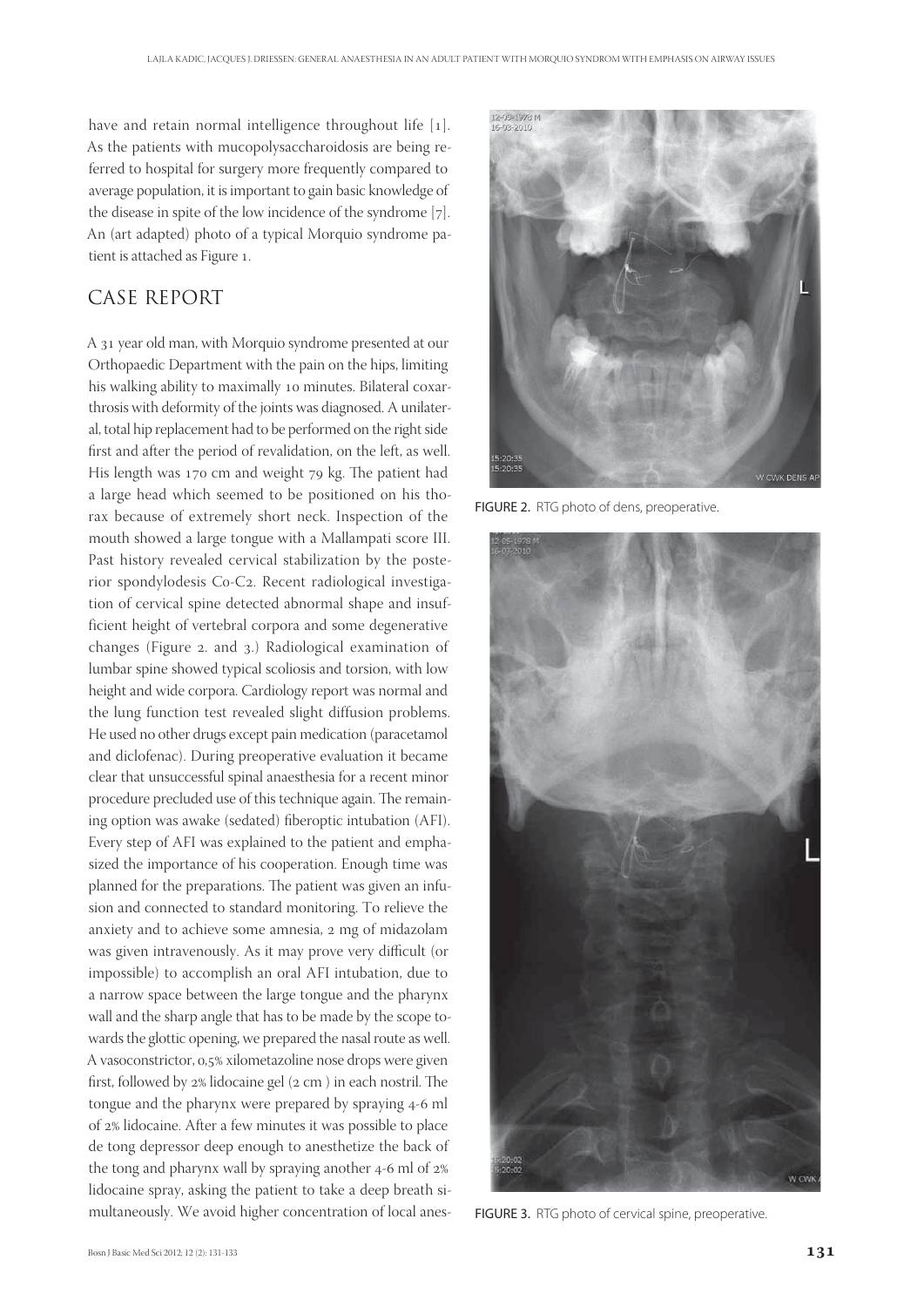thetic because it causes more irritation of the mucosa. After a few more minutes we checked the sensitivity of nasal and pharyngeal surface by touching it. Patient felt no discomfort and an Ovassapian intubating oro-pharyngeal airway was inserted easily. Nasal oxygen prongs were placed with the flow of  $_3$  liter /min. Intravenous sedation was started by propofol continuous infusion 2mg/kg and remifentanyl  $0.05 \mu g/kg/min$ . Antisialogog, atropine  $0.5 \mu g/kg$  administered intravenously. The patient continued to breath spontaneously, felt comfortable and remained cooperative. The fiberscope was prepared so that an epidural catheter (with three standard side-openings at the end) was threaded via the working channel to be used for spraying the vocal cords. The fiberscope was passed via the intubating airway and the vocal cords appeared in view after some chin-lift maneuver. We used spray-as-you-go technique to anesthetize the vocal cords with  $2$  ml of  $2\%$  lidocaine. That provoked some coughing. After waiting for about 30 seconds, the fiberscope was passed through the glottis until the carina and the endotracheal tube railroaded to trachea. The tube position was confirmed by auscultation and capnography and general anesthesia induced. The operation was uneventful and awake extubation followed.

#### DISCUSSION

The Morquio –Brailsford syndrome is a progressive disorder of connective tissue. It is known as mucopolysaccharidosis type IV. The various enzymatic defects lead to accumulation of keratin sulfate and chondroitin-6-sulfate in connective tissue, skeletal system und teeth, brain, heart, liver, spleen and tracheobronchial tree, leading to characteristic physical appearance and resulting in endorgan disfunction  $[2]$ . The basic diagnostic test is the detection of excessive amount of these substances in urine. The airway issues by patients with Morquio syndrome are frequently complicated by cervical spine instability and the risk of subluxation (cord trans-section in a child reported in literature) [2]. Radiological investigation should be performed before the operation and the problems discussed with the radiologist and neurosurgeon, in case of elective surgery. In case of an emergency, the approach to the airway and the cervical spine should follow the guidelines used for patients with suspected cervical spine injury (rigid collar). The neck fixation increases the difficulty of the airway management. In addition to the airway issues, preoperative pulmonary testing should be performed in these patients. Respiratory function can be compromised by chronic respiratory disease, recurrent pulmonary infections, obstructive sleep apnea and kyphoscoliosis leading to restrictive lung. Cardiac infiltration may lead to myocardial dysfunc-

tion, coronary artery lesions and valvular dysfunction. The most important problems concerning the airway management are based on intracellular accumulation of mucopolysaccharides resulting in macroglossia, limited mouth opening due to involvement of temporo-mandibular joints, short neck and subglotic narrowing. These elements may lead to "cannot intubate -cannot ventilate situation" [2]. Oral fiberoptic technique might be difficult due to large, heavy, anteriorly placed, "hanging epiglotis" (sometimes resting on the tong base) making the passage of the fibrescope towards the glotic opening impossible. Nasal fiberoptic technique is strait forward, but might be difficult related to mucopolisaccharoide infiltration in the nasopharynx, with the increased risk of bleeding. Careful preoperative airway examination should be done to predict and evaluate the possible problems. When the airway risk is present, loco-regional technique should be applied if possible. However, the use of spinal anesthesia can be difficult due to progressive scoliosis. Also the optimal dose of local anesthetic is difficult to predict due to (heavy) growth retardation in some of these patients. Regardless of the technique chosen, all necessary equipment to deal with difficult airway should be readily available in case of complications or failure. There is also a controversy about the appropriate means of induction. Some anaesthesiologists prefer the use of intravenous and others of inhalational agents (especially in children), but most of the authors suggest to avoid the use of muscle-relaxants. The relaxation of the supraglottic tissue may preclude effective bag-mask ventilation  $[3]$ . Endo-tracheal intubation using fiberoptic technique, being minimally invasive and allowing neutral head position is strongly recommended in these patients  $[4]$ . Attention to maximize the respiratory function postoperative is essential to avoid the obstruction and postoperative respiratory failure.

## CONCLUSION

In conclusion, we recommend the technique of awake, fiberoptic intubation to be considered in adult patients with Morquio syndrome. Oral fibreoptic approach, as less traumatic, should be the first choice, keeping in mind that nasal route might be needed, and should be prepared as well. We strongly recommend not to use muscle relaxants, as they may impair the efficacy of a bag-mask ventilation, leading to can-not -intubate can-not-ventilate situation.

## DECLARATION OF INTERESTS

There are no competing interests amongst the authors and there is not going to be any forthcoming presentation.